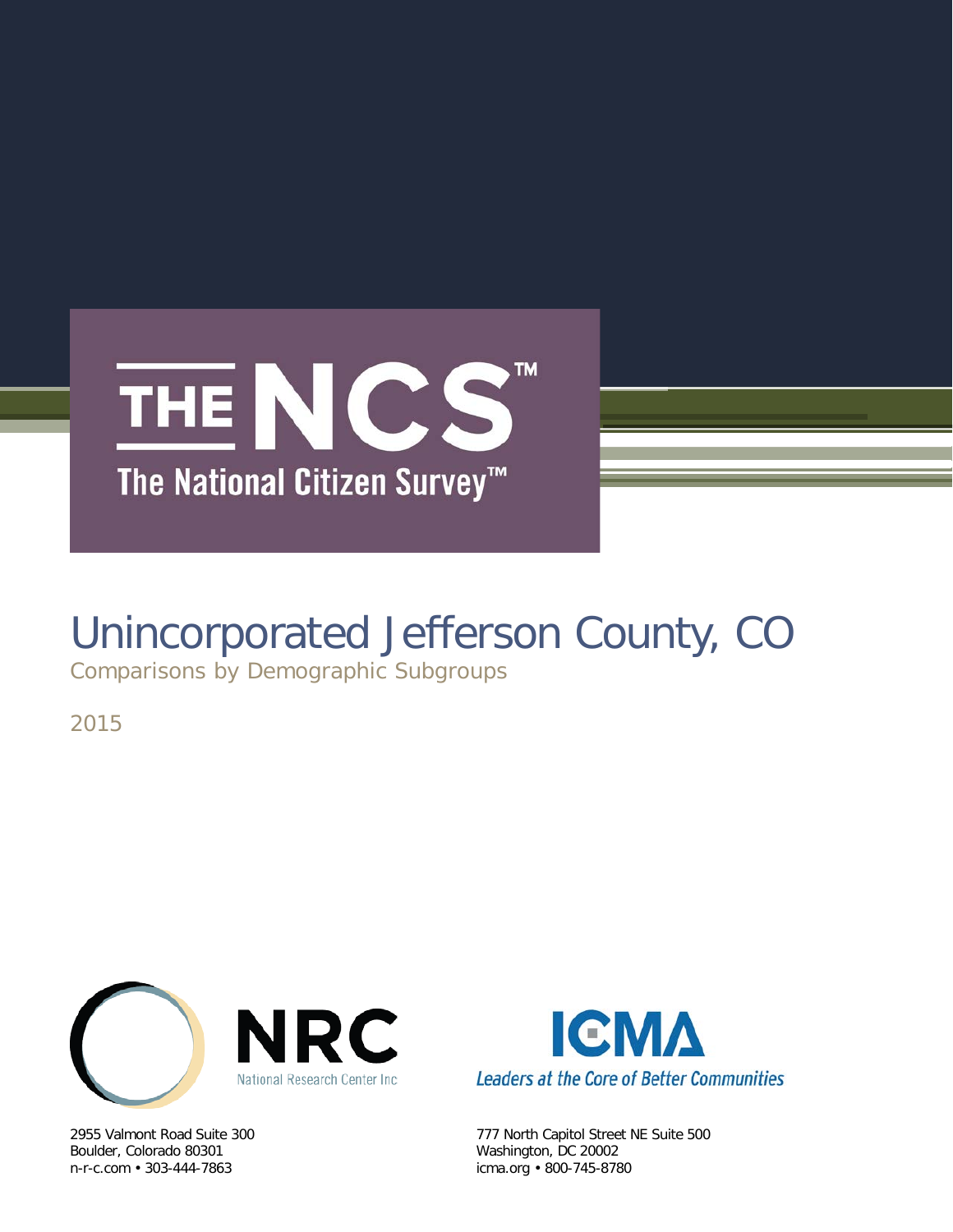# **Summary**

The National Citizen Survey™ (The NCS™) is a collaborative effort between National Research Center, Inc. (NRC) and the International City/County Management Association (ICMA). The survey and its administration are standardized to assure high quality research methods and directly comparable results across The NCS communities. This report discusses differences in opinion of survey respondents by length of residency, household income, age and gender.

Responses in the following tables show only the proportion of respondents giving a certain answer; for example, the percent of respondents who rated the quality of life as "excellent" or "good," or the percent of respondents who attended a public meeting more than once a month. ANOVA and chi-square tests of significance were applied to these comparisons of survey questions. A "p-value" of 0.05 or less indicates that there is less than a 5% probability that differences observed between subgroups are due to chance; or in other words, a greater than 95% probability that the differences observed are "real." Where differences were statistically significant, they have been shaded grey.

The margin of error for this report is generally no greater than plus or minus three percentage points around any given percent reported for the entire sample (892 completed surveys). For subgroups of responses, the margin of error increases because the sample size for the subgroup is smaller. For subgroups of approximately 100 respondents, the margin of error is plus or minus 10 percentage points.

Notable differences between demographic subgroups included the following:

- Residents who had lived in unincorporated Jefferson County for five years or less, earned \$100,000 or more per year, or were female tended to give higher ratings to most aspects of Community Characteristics than their counterparts. Ratings by age group were more varied. Younger residents between the ages of 18-34 gave higher ratings for traffic flow, employment opportunities and opportunities to volunteer; residents between the ages of 35-54 gave higher ratings for their neighborhood as a place to live, Jefferson County as a place to raise children, the overall feeling of safety in Jefferson County, ease of walking and neighborliness of residents; and residents 55 or older gave more positive ratings to the overall image of Jefferson County, availability of paths and walking trails, cleanliness of the County, the availability of affordable quality housing and Jefferson County as a place to work.
- Residents who had lived in unincorporated Jefferson County for at least 5 years, earned \$50,000 per year or more, were age 35-54 or female tended to give higher ratings to general aspects of Governance than other residents. However, males gave higher ratings to Sheriff services and crime prevention than females. Respondents who had lived in the county for 6-20 years gave higher ratings to the services provided by the Federal Government, code enforcement and economic development than their counterparts.
- Rates of Participation across demographic groups tended to vary. Those who had lived in the County for 5 years or less or made less than \$50,000 per year were less likely to have been the victim of a crime compared to their counterparts. Residents who had lived in the County for more than 20 years, made less than \$50,000 per year, were 35 or older or were male reported higher rates of contacting Jefferson County for help or information compared to their counterparts. Younger residents between 18-34 years of age were less likely to have stocked supplies for an emergency, recycled at home, or to believe that the economy would have a positive impact on their income; however, they were more likely to walk or bike instead of driving, use public transportation, use recreation centers and to have visited a neighborhood park or County open space park. Men were more likely than women to have participated in a club or to have attended or watched a local public meeting.
- When asked about their preferences for reducing spending, those who had lived in the County for 5 years or less were more likely to support reducing law enforcement services, road maintenance, and County office hours than residents who had lived in the County for a longer period of time. Residents who earned \$100,000 per year or more, were at least 35 years of age, or were female were more likely to support a property tax increase to fund law enforcement services.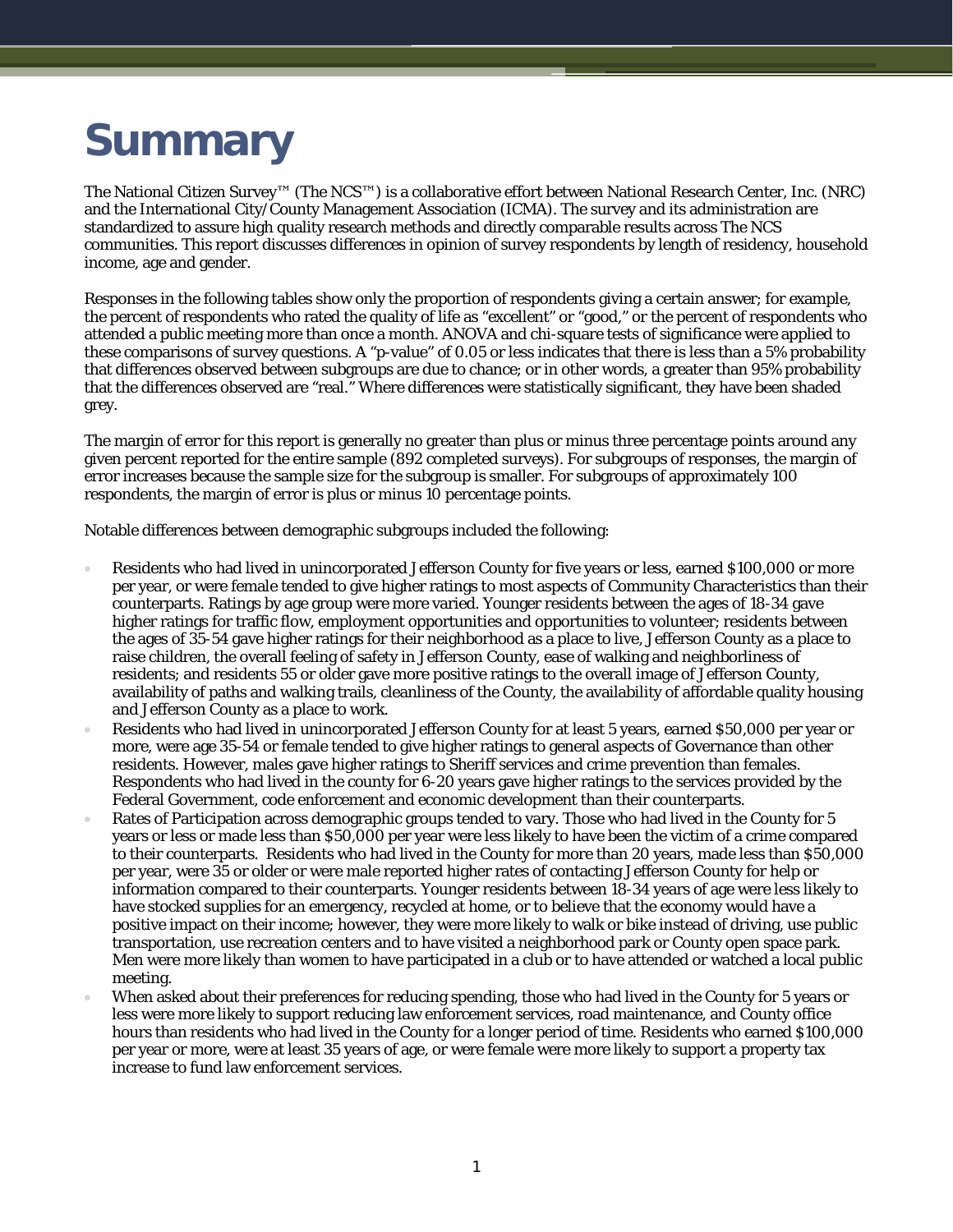## Table 1: Community Characteristics - General

|                                          |            | Length of residency |              |           | Household income |              |       | Age   |       | Sex    |      |         |
|------------------------------------------|------------|---------------------|--------------|-----------|------------------|--------------|-------|-------|-------|--------|------|---------|
| Percent rating positively (e.g.,         | 5 years or | 6 to 20             | More than 20 | Less than | \$50,000 to      | \$100,000 or | $18-$ | $35-$ |       |        |      |         |
| excellent/good)                          | less       | years               | years        | \$50,000  | \$99,999         | more         | 34    | 54    | $55+$ | Female | Male | Overall |
| The overall quality of life in Jefferson |            |                     |              |           |                  |              |       |       |       |        |      |         |
| County                                   | 99%        | 95%                 | 87%          | 93%       | 91%              | 94%          | 92%   | 94%   | 92%   | 95%    | 90%  | 92%     |
| Overall image or reputation of           |            |                     |              |           |                  |              |       |       |       |        |      |         |
| Jefferson County                         | 93%        | 69%                 | 74%          | 66%       | 77%              | 80%          | 59%   | 77%   | 84%   | 81%    | 70%  | 76%     |
| Jefferson County as a place to live      | 99%        | 97%                 | 90%          | 95%       | 92%              | 96%          | 92%   | 96%   | 95%   | 96%    | 93%  | 94%     |
| Your neighborhood as a place to live     | 98%        | 92%                 | 88%          | 80%       | 92%              | 97%          | 86%   | 95%   | 91%   | 92%    | 92%  | 92%     |
| Jefferson County as a place to raise     |            |                     |              |           |                  |              |       |       |       |        |      |         |
| children                                 | 92%        | 90%                 | 84%          | 83%       | 88%              | 91%          | 81%   | 93%   | 88%   | 89%    | 87%  | 88%     |
| Jefferson County as a place to retire    | 89%        | 66%                 | 67%          | 67%       | 71%              | 73%          | 91%   | 62%   | 75%   | 77%    | 64%  | 71%     |
| Overall appearance of Jefferson          |            |                     |              |           |                  |              |       |       |       |        |      |         |
| County                                   | 97%        | 86%                 | 80%          | 83%       | 86%              | 89%          | 92%   | 84%   | 87%   | 90%    | 81%  | 86%     |

## Table 2: Community Characteristics - Safety

|                                                  |            | Length of residency |           |           | Household income |              |       | Age    |       | <b>Sex</b> |      |         |
|--------------------------------------------------|------------|---------------------|-----------|-----------|------------------|--------------|-------|--------|-------|------------|------|---------|
| Percent rating positively (e.g., excellent/good, | 5 years or | 6 to 20             | More than | Less than | \$50,000 to      | \$100,000 or | $18-$ | $35 -$ |       |            |      |         |
| very/somewhat safe)                              | less       | years               | 20 years  | \$50,000  | \$99,999         | more         | 34    | 54     | $55+$ | Female     | Male | Overall |
| Overall feeling of safety in Jefferson County    | 96%        | 85%                 | 85%       | 78%       | 83%              | 96%          | 73%   | 93%    | 88%   | 87%        | 88%  | 87%     |
| In your neighborhood during the day              | 100%       | 98%                 | 92%       | 97%       | 93%              | 98%          | 93%   | 98%    | 96%   | 96%        | 96%  | 96%     |
| In Jefferson County's downtown/commercial        |            |                     |           |           |                  |              |       |        |       |            |      |         |
| areas during the day                             | 96%        | 93%                 | 86%       | 93%       | 88%              | 92%          | 92%   | 92%    | 90%   | 94%        | 87%  | 90%     |

## Table 3: Community Characteristics - Mobility

|                                               |            | Length of residency |           |           | Household income |              |       | Age    |       | Sex    |      |         |
|-----------------------------------------------|------------|---------------------|-----------|-----------|------------------|--------------|-------|--------|-------|--------|------|---------|
| Percent rating positively (e.g.,              | 5 years or | 6 to 20             | More than | Less than | \$50,000 to      | \$100,000 or | $18-$ | $35 -$ |       |        |      |         |
| excellent/good, very/somewhat safe)           | less       | years               | 20 years  | \$50,000  | \$99,999         | more         | 34    | 54     | $55+$ | Female | Male | Overall |
| Overall ease of getting to the places you     |            |                     |           |           |                  |              |       |        |       |        |      |         |
| usually have to visit                         | 84%        | 82%                 | 70%       | 77%       | 78%              | 79%          | 79%   | 78%    | 78%   | 81%    | 72%  | 77%     |
| Traffic flow on major streets                 | 66%        | 53%                 | 43%       | 46%       | 57%              | 51%          | 62%   | 49%    | 50%   | 57%    | 44%  | 51%     |
| Ease of travel by car in Jefferson County     | 81%        | 66%                 | 57%       | 68%       | 65%              | 65%          | 65%   | 66%    | 64%   | 67%    | 62%  | 64%     |
| Ease of travel by bicycle in Jefferson County | 51%        | 47%                 | 56%       | 62%       | 41%              | 55%          | 53%   | 54%    | 49%   | 46%    | 57%  | 52%     |
| Ease of walking in Jefferson County           | 60%        | 56%                 | 60%       | 51%       | 59%              | 63%          | 38%   | 66%    | 59%   | 59%    | 58%  | 59%     |
| Availability of paths and walking trails      | 79%        | 67%                 | 68%       | 73%       | 71%              | 70%          | 62%   | 71%    | 74%   | 74%    | 65%  | 70%     |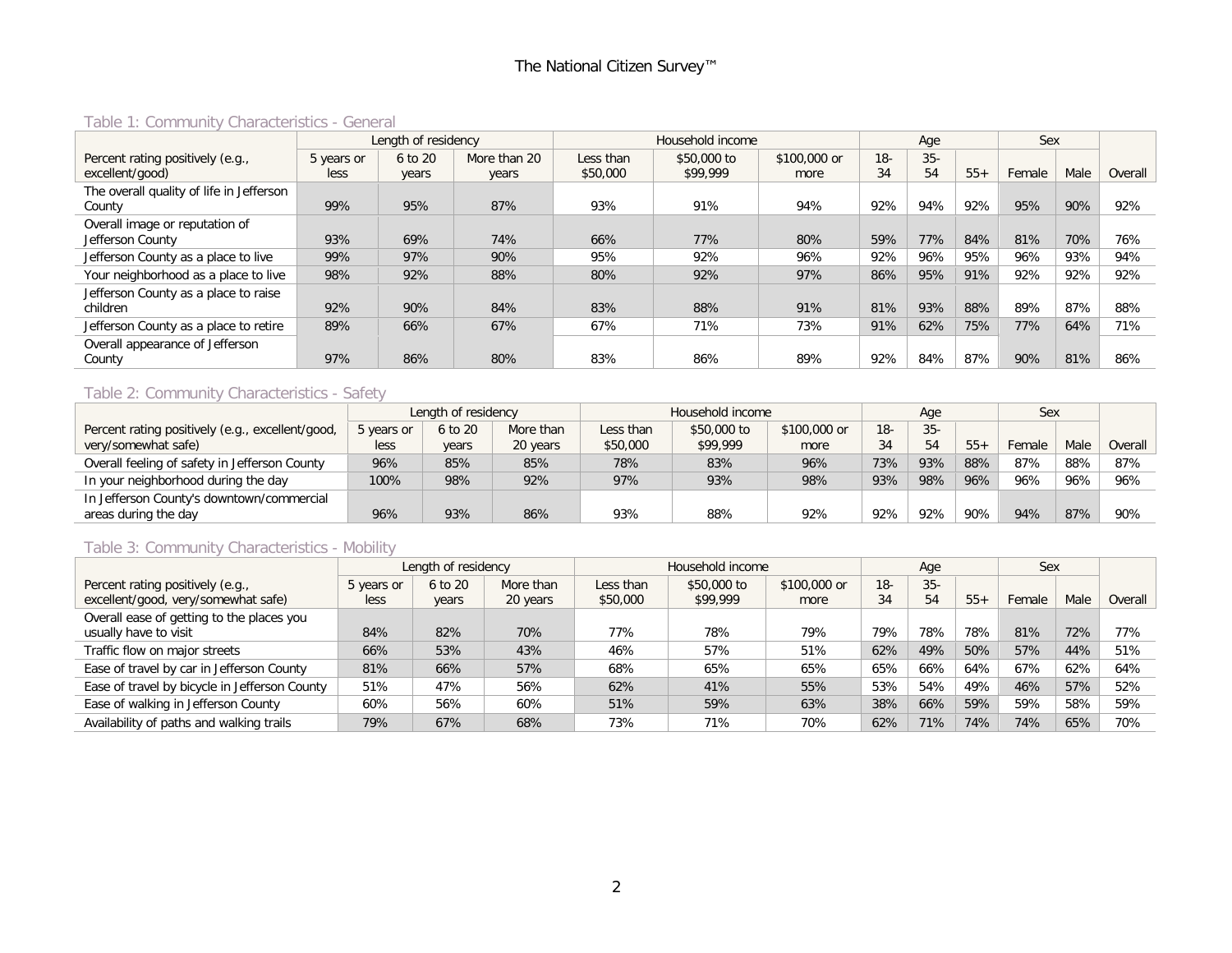## Table 4: Community Characteristics - Natural Environment

|                                           |            | Length of residency |           |           | Household income |              |        | Age    |       | <b>Sex</b> |      |         |
|-------------------------------------------|------------|---------------------|-----------|-----------|------------------|--------------|--------|--------|-------|------------|------|---------|
| Percent rating positively (e.g.,          | 5 years or | 6 to 20             | More than | Less than | \$50,000 to      | \$100,000 or | $18 -$ | $35 -$ |       |            |      |         |
| excellent/good, very/somewhat safe)       | less       | years               | 20 years  | \$50,000  | \$99,999         | more         | 7 ٦    | 54     | $55+$ | Female     | Male | Overall |
| Quality of overall natural environment in |            |                     |           |           |                  |              |        |        |       |            |      |         |
| Jefferson County                          | 97%        | 90%                 | 89%       | 84%       | 95%              | 93%          | 91%    | 92%    | 91%   | 94%        | 88%  | 91%     |
| Air quality                               | 92%        | 73%                 | 79%       | 69%       | 79%              | 85%          | 61%    | 84%    | 83%   | 81%        | 79%  | 79%     |
| Cleanliness of Jefferson County           | 96%        | 80%                 | 76%       | 75%       | 85%              | 83%          | 74%    | 82%    | 86%   | 87%        | 75%  | 81%     |

#### Table 5: Community Characteristics - Built Environment

|                                                  |              | Length of residency |           |           | Household income |              |       | Age    |       | Sex    |      |         |
|--------------------------------------------------|--------------|---------------------|-----------|-----------|------------------|--------------|-------|--------|-------|--------|------|---------|
| Percent rating positively (e.g., excellent/good, | 5 years      | 6 to 20             | More than | Less than | \$50,000 to      | \$100,000 or | $18-$ | $35 -$ |       |        |      |         |
| very/somewhat safe)                              | · less<br>or | years               | 20 years  | \$50,000  | \$99,999         | more         | 34    | 54     | $55+$ | Female | Male | Overall |
| Overall "built environment" of Jefferson County  |              |                     |           |           |                  |              |       |        |       |        |      |         |
| (including overall design, buildings, parks and  |              |                     |           |           |                  |              |       |        |       |        |      |         |
| transportation systems)                          | 84%          | 72%                 | 60%       | 66%       | 73%              | 70%          | 68%   | 69%    | 72%   | 73%    | 65%  | 69%     |
| Public places where people want to spend time    | 85%          | 72%                 | 73%       | 70%       | 70%              | 81%          | 72%   | 76%    | 77%   | 79%    | 70%  | 75%     |
| Variety of housing options                       | 60%          | 41%                 | 53%       | 43%       | 57%              | 49%          | 43%   | 51%    | 53%   | 55%    | 43%  | 50%     |
| Availability of affordable quality housing       | 25%          | 28%                 | 29%       | 28%       | 27%              | 29%          | 15%   | 28%    | 35%   | 31%    | 23%  | 28%     |
| Overall quality of new development in Jefferson  |              |                     |           |           |                  |              |       |        |       |        |      |         |
| County                                           | 50%          | 49%                 | 48%       | 47%       | 44%              | 55%          | 43%   | 51%    | 50%   | 53%    | 44%  | 49%     |

#### Table 6: Community Characteristics - Economy

|                                                  |         | Length of residency |           |           | Household income |              |       | Age    |       | Sex    |      |         |
|--------------------------------------------------|---------|---------------------|-----------|-----------|------------------|--------------|-------|--------|-------|--------|------|---------|
| Percent rating positively (e.g., excellent/good, | 5 years | 6 to 20             | More than | Less than | \$50,000 to      | \$100,000 or | $18-$ | $35 -$ |       |        |      |         |
| very/somewhat safe)                              | or less | years               | 20 years  | \$50,000  | \$99,999         | more         | 34    | 54     | $55+$ | Female | Male | Overall |
| Overall economic health of Jefferson County      | 86%     | 69%                 | 65%       | 64%       | 61%              | 79%          | 47%   | 76%    | 74%   | 74%    | 65%  | 70%     |
| Jefferson County as a place to work              | 90%     | 71%                 | 75%       | 68%       | 75%              | 81%          | 75%   | 74%    | 83%   | 81%    | 70%  | 76%     |
| Jefferson County as a place to visit             | 83%     | 84%                 | 80%       | 75%       | 79%              | 87%          | 74%   | 87%    | 83%   | 80%    | 86%  | 82%     |
| Employment opportunities                         | 64%     | 48%                 | 47%       | 49%       | 50%              | 51%          | 60%   | 48%    | 49%   | 55%    | 45%  | 51%     |
| Shopping opportunities                           | 80%     | 61%                 | 69%       | 66%       | 69%              | 72%          | 64%   | 71%    | 68%   | 68%    | 69%  | 68%     |
| Cost of living in Jefferson County               | 41%     | 42%                 | 41%       | 30%       | 37%              | 49%          | 32%   | 45%    | 41%   | 44%    | 37%  | 41%     |
| Overall quality of business and service          |         |                     |           |           |                  |              |       |        |       |        |      |         |
| establishments in Jefferson County               | 83%     | 64%                 | 72%       | 62%       | 73%              | 75%          | 72%   | 70%    | 74%   | 75%    | 66%  | 71%     |
| Vibrant downtown/commercial area                 | 53%     | 47%                 | 46%       | 44%       | 51%              | 47%          | 34%   | 52%    | 51%   | 54%    | 41%  | 48%     |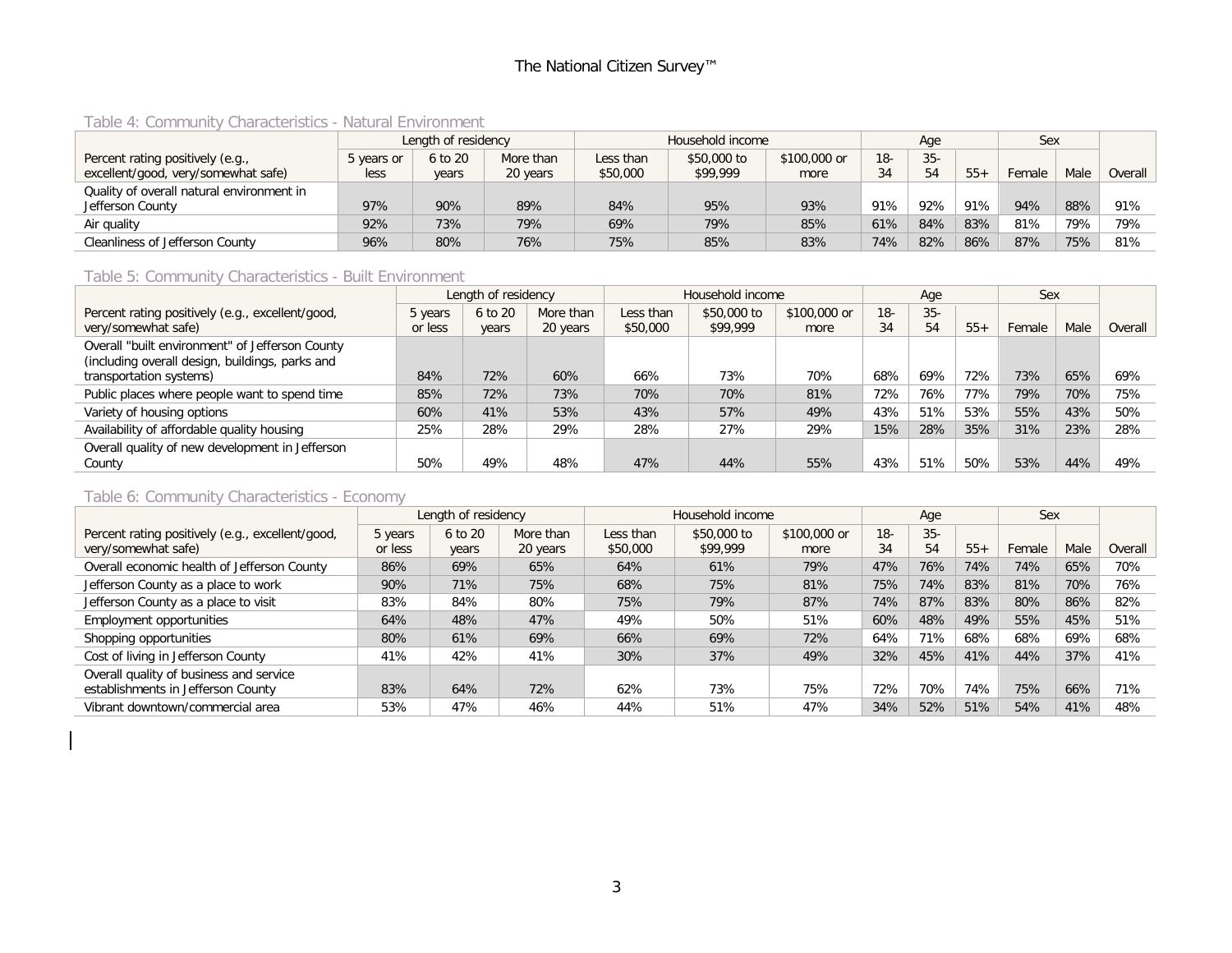|                                                  |            | Length of residency |           |           | Household income |              |       | Aae    |       | Sex    |      |         |
|--------------------------------------------------|------------|---------------------|-----------|-----------|------------------|--------------|-------|--------|-------|--------|------|---------|
| Percent rating positively (e.g.,                 | 5 years or | 6 to 20             | More than | Less than | \$50,000 to      | \$100,000 or | $18-$ | $35 -$ |       |        |      |         |
| excellent/good, very/somewhat safe)              | less       | years               | 20 years  | \$50,000  | \$99,999         | more         | 34    | 54     | $55+$ | Female | Male | Overall |
| Health and wellness opportunities in             |            |                     |           |           |                  |              |       |        |       |        |      |         |
| Jefferson County                                 | 80%        | 83%                 | 76%       | 80%       | 79%              | 80%          | 67%   | 83%    | 81%   | 83%    | 75%  | 79%     |
| Fitness opportunities (including exercise        |            |                     |           |           |                  |              |       |        |       |        |      |         |
| classes and paths or trails, etc.)               | 91%        | 83%                 | 80%       | 79%       | 82%              | 88%          | 87%   | 85%    | 82%   | 86%    | 81%  | 83%     |
| Recreational opportunities                       | 90%        | 88%                 | 82%       | 83%       | 85%              | 91%          | 86%   | 87%    | 86%   | 88%    | 84%  | 86%     |
| Availability of affordable quality food          | 86%        | 72%                 | 77%       | 75%       | 76%              | 79%          | 79%   | 75%    | 81%   | 81%    | 72%  | 77%     |
| Availability of affordable quality health care   | 65%        | 62%                 | 67%       | 64%       | 60%              | 69%          | 37%   | 68%    | 75%   | 69%    | 60%  | 65%     |
| Availability of preventive health services       | 78%        | 61%                 | 71%       | 64%       | 70%              | 72%          | 48%   | 73%    | 77%   | 75%    | 62%  | 69%     |
| Availability of affordable quality mental health |            |                     |           |           |                  |              |       |        |       |        |      |         |
| care                                             | 59%        | 39%                 | 43%       | 46%       | 46%              | 46%          | 26%   | 55%    | 47%   | 47%    | 41%  | 45%     |

#### Table 7: Community Characteristics - Recreation and Wellness

#### Table 8: Community Characteristics - Education and Enrichment

|                                             |            | Length of residency |           |           | Household income |              |        | Age    |       | Sex    |      |         |
|---------------------------------------------|------------|---------------------|-----------|-----------|------------------|--------------|--------|--------|-------|--------|------|---------|
| Percent rating positively (e.g.,            | 5 years or | 6 to 20             | More than | Less than | \$50,000 to      | \$100,000 or | $18 -$ | $35 -$ |       |        |      |         |
| excellent/good, very/somewhat safe)         | less       | years               | 20 years  | \$50,000  | \$99,999         | more         | 34     | 54     | $55+$ | Female | Male | Overall |
| Overall opportunities for education and     |            |                     |           |           |                  |              |        |        |       |        |      |         |
| enrichment                                  | 76%        | 60%                 | 63%       | 65%       | 57%              | 69%          | 42%    | 65%    | 74%   | 71%    | 56%  | 64%     |
| Availability of affordable quality child    |            |                     |           |           |                  |              |        |        |       |        |      |         |
| care/preschool                              | 73%        | 42%                 | 42%       | 31%       | 32%              | 61%          | 38%    | 49%    | 56%   | 51%    | 43%  | 48%     |
| Opportunities to attend cultural/arts/music |            |                     |           |           |                  |              |        |        |       |        |      |         |
| activities                                  | 68%        | 62%                 | 57%       | 56%       | 63%              | 63%          | 56%    | 63%    | 63%   | 62%    | 60%  | 61%     |

## Table 9: Community Characteristics - Community Engagement

|                                                   |         | Length of residency |           |           | Household income |              |        | Age    |       | Sex    |      |         |
|---------------------------------------------------|---------|---------------------|-----------|-----------|------------------|--------------|--------|--------|-------|--------|------|---------|
| Percent rating positively (e.g., excellent/good,  | 5 years | 6 to 20             | More than | Less than | \$50,000 to      | \$100,000 or | $18 -$ | $35 -$ |       |        |      |         |
| very/somewhat safe)                               | or less | years               | 20 years  | \$50,000  | \$99,999         | more         | 34     | 54     | $55+$ | Female | Male | Overall |
| Opportunities to participate in social events and |         |                     |           |           |                  |              |        |        |       |        |      |         |
| activities                                        | 78%     | 59%                 | 58%       | 59%       | 63%              | 65%          | 58%    | 61%    | 69%   | 68%    | 55%  | 63%     |
| Opportunities to volunteer                        | 84%     | 76%                 | 67%       | 71%       | 73%              | 77%          | 90%    | 65%    | 79%   | 80%    | 66%  | 73%     |
| Opportunities to participate in community         |         |                     |           |           |                  |              |        |        |       |        |      |         |
| matters                                           | 68%     | 64%                 | 56%       | 55%       | 56%              | 67%          | 64%    | 57%    | 67%   | 67%    | 55%  | 61%     |
| Openness and acceptance of the community          |         |                     |           |           |                  |              |        |        |       |        |      |         |
| toward people of diverse backgrounds              | 59%     | 46%                 | 57%       | 43%       | 50%              | 58%          | 34%    | 57%    | 61%   | 53%    | 53%  | 53%     |
| Neighborliness of residents in Jefferson County   | 69%     | 71%                 | 64%       | 65%       | 55%              | 76%          | 51%    | 76%    | 65%   | 64%    | 71%  | 68%     |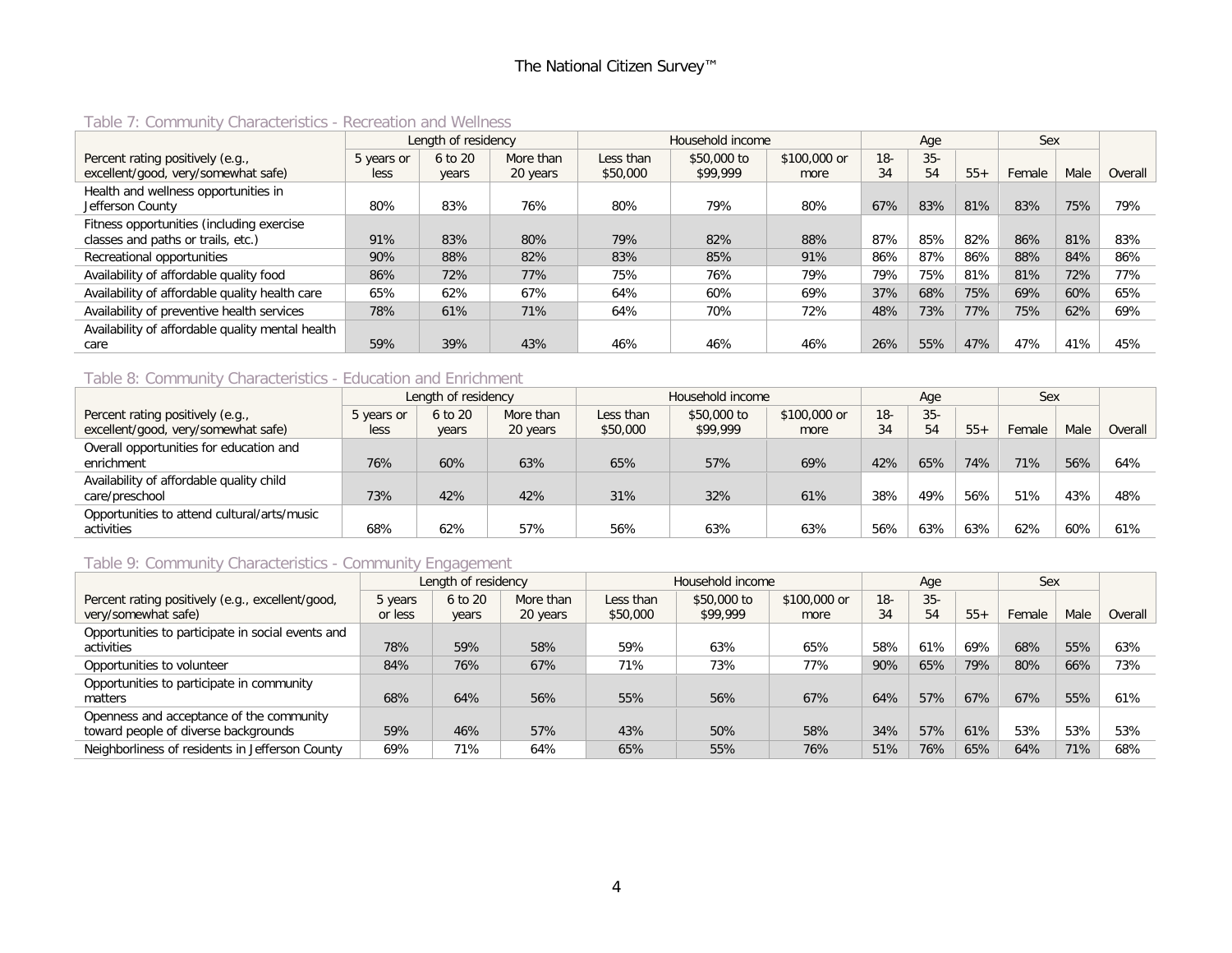#### Table 10: Governance - General

|                                                       |         | Length of residency |           |           | Household income |              |       | Age    |       | Sex    |      |         |
|-------------------------------------------------------|---------|---------------------|-----------|-----------|------------------|--------------|-------|--------|-------|--------|------|---------|
|                                                       | 5 years | 6 to 20             | More than | Less than | \$50,000 to      | \$100,000 or | $18-$ | $35 -$ |       |        |      |         |
| Percent rating positively (e.g., excellent/good)      | or less | years               | 20 years  | \$50,000  | \$99,999         | more         | 34    | 54     | $55+$ | Female | Male | Overall |
| Jefferson County                                      | 85%     | 74%                 | 75%       | 70%       | 76%              | 81%          | 76%   | 80%    | 75%   | 80%    | 73%  | 77%     |
| The value of services for the taxes paid to Jefferson |         |                     |           |           |                  |              |       |        |       |        |      |         |
| County                                                | 71%     | 46%                 | 48%       | 32%       | 49%              | 61%          | 46%   | 53%    | 52%   | 57%    | 44%  | 51%     |
| The overall direction that Jefferson County is taking | 65%     | 50%                 | 45%       | 39%       | 55%              | 55%          | 42%   | 56%    | 48%   | 51%    | 49%  | 50%     |
| The job Jefferson County government does at           |         |                     |           |           |                  |              |       |        |       |        |      |         |
| welcoming citizen involvement                         | 66%     | 45%                 | 40%       | 30%       | 49%              | 52%          | 46%   | 48%    | 46%   | 47%    | 45%  | 47%     |
| Overall confidence in Jefferson County government     | 46%     | 44%                 | 42%       | 29%       | 47%              | 48%          | 31%   | 48%    | 44%   | 44%    | 42%  | 44%     |
| Generally acting in the best interest of the          |         |                     |           |           |                  |              |       |        |       |        |      |         |
| community                                             | 67%     | 43%                 | 42%       | 26%       | 53%              | 53%          | 58%   | 47%    | 43%   | 53%    | 40%  | 47%     |
| Being honest                                          | 41%     | 44%                 | 44%       | 28%       | 46%              | 47%          | 32%   | 46%    | 46%   | 46%    | 41%  | 44%     |
| Treating all residents fairly                         | 69%     | 47%                 | 47%       | 35%       | 53%              | 55%          | 46%   | 54%    | 50%   | 56%    | 45%  | 51%     |
| Overall customer service by Jefferson County          |         |                     |           |           |                  |              |       |        |       |        |      |         |
| employees (sheriff deputies, receptionists, planners, |         |                     |           |           |                  |              |       |        |       |        |      |         |
| etc.)                                                 | 89%     | 76%                 | 72%       | 70%       | 76%              | 80%          | 75%   | 81%    | 73%   | 75%    | 78%  | 77%     |
| The Federal Government                                | 31%     | 39%                 | 28%       | 31%       | 30%              | 34%          | 36%   | 37%    | 25%   | 33%    | 32%  | 33%     |

# Table 11: Governance - Safety

|                                                    |         | Length of residency |           |           | Household income |              |       | Age    |       | Sex    |      |         |
|----------------------------------------------------|---------|---------------------|-----------|-----------|------------------|--------------|-------|--------|-------|--------|------|---------|
|                                                    | 5 years | 6 to 20             | More than | Less than | \$50,000 to      | \$100,000 or | $18-$ | $35 -$ |       |        |      |         |
| Percent rating positively (e.g., excellent/good)   | or less | years               | 20 years  | \$50,000  | \$99,999         | more         | 34    | 54     | $55+$ | Female | Male | Overall |
| Sheriff services                                   | 81%     | 84%                 | 82%       | 79%       | 72%              | 90%          | 58%   | 88%    | 85%   | 79%    | 86%  | 83%     |
| Fire services                                      | 91%     | 91%                 | 92%       | 93%       | 89%              | 92%          | 82%   | 95%    | 90%   | 91%    | 91%  | 91%     |
| Ambulance or emergency medical services            | 86%     | 87%                 | 91%       | 90%       | 83%              | 92%          | 71%   | 92%    | 91%   | 89%    | 88%  | 89%     |
| Crime prevention                                   | 65%     | 80%                 | 66%       | 68%       | 69%              | 73%          | 49%   | 75%    | 76%   | 68%    | 75%  | 71%     |
| Fire prevention and education                      | 81%     | 80%                 | 78%       | 74%       | 79%              | 80%          | 76%   | 79%    | 82%   | 79%    | 79%  | 79%     |
| Animal control                                     | 65%     | 64%                 | 63%       | 57%       | 63%              | 68%          | 63%   | 63%    | 67%   | 66%    | 61%  | 64%     |
| Emergency preparedness (services that prepare the  |         |                     |           |           |                  |              |       |        |       |        |      |         |
| community for natural disasters or other emergency |         |                     |           |           |                  |              |       |        |       |        |      |         |
| situations)                                        | 47%     | 58%                 | 66%       | 50%       | 67%              | 62%          | 37%   | 63%    | 65%   | 63%    | 58%  | 60%     |

# Table 12: Governance - Mobility

|                                  |            | Length of residency |              |           | Household income |              |        | Age    |       | Sex    |      |         |
|----------------------------------|------------|---------------------|--------------|-----------|------------------|--------------|--------|--------|-------|--------|------|---------|
| Percent rating positively (e.g., | 5 years or | 6 to 20             | More than 20 | Less than | \$50,000 to      | \$100,000 or | $18 -$ | $35 -$ |       |        |      |         |
| excellent/good)                  | less       | years               | years        | \$50,000  | \$99,999         | more         | 34     | 54     | $55+$ | Female | Male | Overall |
| Traffic enforcement              | 66%        | 59%                 | 55%          | 61%       | 53%              | 62%          | 43%    | 62%    | 62%   | 64%    | 52%  | 58%     |
| Street and road repair           | 26%        | 27%                 | 20%          | 22%       | 25%              | 24%          | 17%    | 25%    | 27%   | 26%    | 21%  | 24%     |
| Street cleaning                  | 60%        | 46%                 | 42%          | 43%       | 48%              | 49%          | 51%    | 47%    | 45%   | 57%    | 34%  | 47%     |
| Snow removal                     | 68%        | 60%                 | 62%          | 60%       | 66%              | 61%          | 38%    | 65%    | 71%   | 65%    | 59%  | 62%     |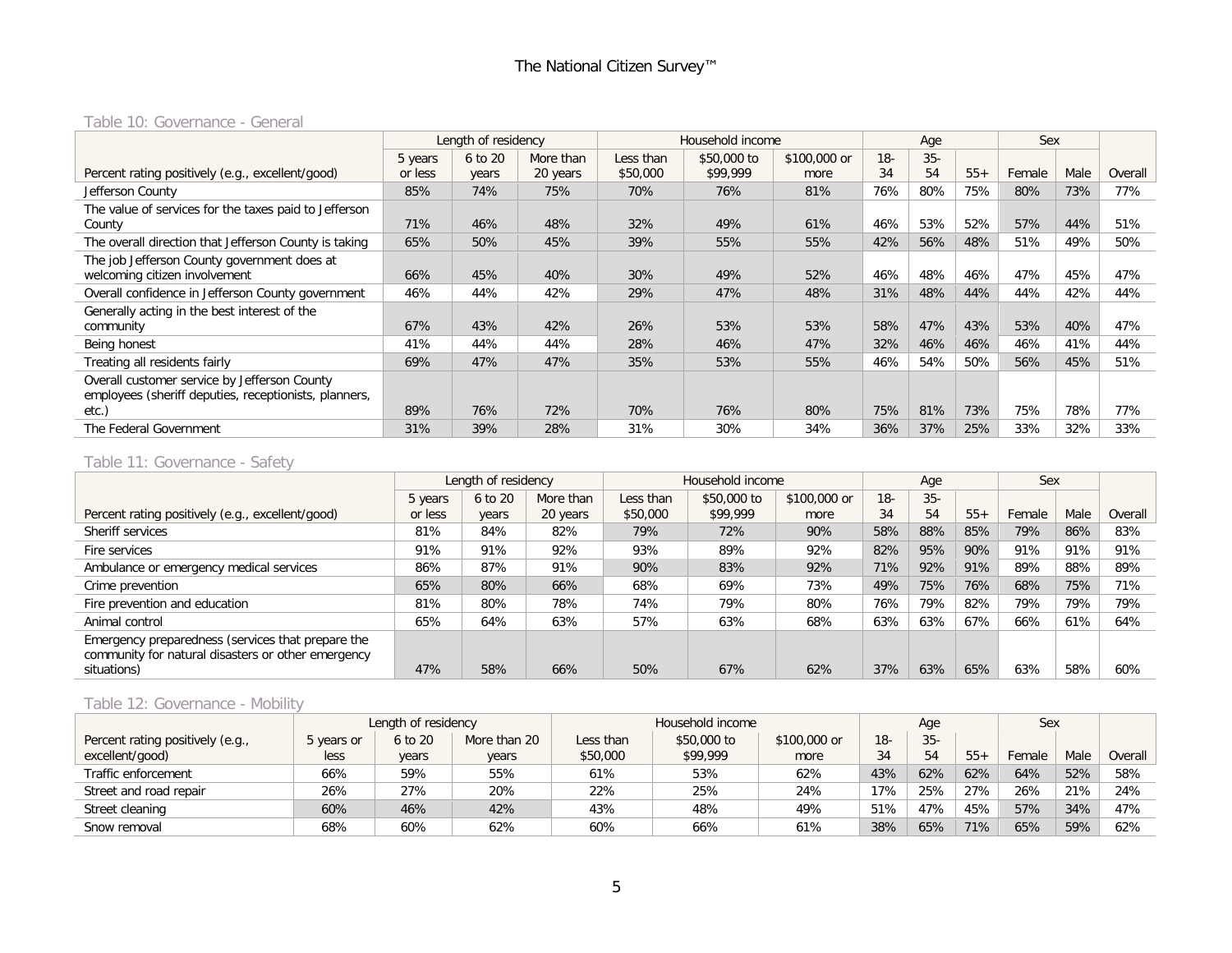|                                  |          | Length of residency |              |           | Household income |              |        | Age    |        | Sex    |      |         |
|----------------------------------|----------|---------------------|--------------|-----------|------------------|--------------|--------|--------|--------|--------|------|---------|
| Percent rating positively (e.g., | vears or | 6 to 20             | More than 20 | Less than | \$50,000 to      | \$100,000 or | $18 -$ | $35 -$ |        |        |      |         |
| excellent/good)                  | less     | years               | years        | \$50,000  | \$99,999         | more         | ົາ 1   | 54     | $55 -$ | Female | Male | Overall |
| Sidewalk maintenance             | 56%      | 53%                 | 47%          | 46%       | 68%              | 44%          | 49%    | 52%    | 52%    | 60%    | 40%  | 51%     |
| Traffic signal timing            | 59%      | 47%                 | 40%          | 47%       | 44%              | 49%          | 34%    | 51%    | 47%    | 50%    | 41%  | 46%     |

#### Table 13: Governance - Natural Environment

|                                                  |            | Length of residency |           |           | Household income |              |       | Age    |       | Sex    |      |         |
|--------------------------------------------------|------------|---------------------|-----------|-----------|------------------|--------------|-------|--------|-------|--------|------|---------|
|                                                  | 5 years or | 6 to 20             | More than | Less than | \$50,000 to      | \$100,000 or | $18-$ | $35 -$ |       |        |      |         |
| Percent rating positively (e.g., excellent/good) | less       | years               | 20 years  | \$50,000  | \$99,999         | more         | 34    | 54     | $55+$ | Female | Male | Overall |
| Preservation of natural areas such as open       |            |                     |           |           |                  |              |       |        |       |        |      |         |
| space, farmlands and greenbelts                  | 93%        | 71%                 | 68%       | 60%       | 82%              | 76%          | 71%   | 74%    | 76%   | 80%    | 67%  | 74%     |
| Jefferson County open space                      | 92%        | 81%                 | 75%       | 64%       | 85%              | 86%          | 80%   | 82%    | 82%   | 82%    | 79%  | 81%     |

#### Table 14: Governance - Built Environment

|                                    |            | Length of residency     |       |           | Household income |              |        | Aae    |       | Sex    |      |         |
|------------------------------------|------------|-------------------------|-------|-----------|------------------|--------------|--------|--------|-------|--------|------|---------|
| Percent rating positively (e.g.,   | 5 years or | 6 to 20<br>More than 20 |       | Less than | \$50,000 to      | \$100,000 or | $18 -$ | $35 -$ |       |        |      |         |
| excellent/good)                    | less       | years                   | years | \$50,000  | \$99,999         | more         | 34     | 54     | $55+$ | Female | Male | Overall |
| Storm drainage                     | 76%        | 61%                     | 65%   | 61%       | 66%              | 68%          | 79%    | 64%    | 64%   | 67%    | 63%  | 65%     |
| Land use, planning and zoning      | 73%        | 60%                     | 43%   | 37%       | 57%              | 58%          | 67%    | 56%    | 46%   | 58%    | 49%  | 54%     |
| Code enforcement (weeds, abandoned |            |                         |       |           |                  |              |        |        |       |        |      |         |
| buildings, etc.)                   | 54%        | 62%                     | 35%   | 48%       | 51%              | 50%          | 54%    | 56%    | 38%   | 50%    | 47%  | 49%     |

#### Table 15: Governance - Economy

|                                  |            | Length of residency |              |           | Household income |              |        | Aqe          |        | <b>Sex</b> |      |         |
|----------------------------------|------------|---------------------|--------------|-----------|------------------|--------------|--------|--------------|--------|------------|------|---------|
| Percent rating positively (e.g., | 5 years or | 6 to 20             | More than 20 | Less than | \$50,000 to      | \$100,000 or | $18 -$ | $35 -$<br>ບບ |        |            |      |         |
| excellent/good)                  | less       | years               | years        | \$50,000  | \$99,999         | more         | -34    |              | $55 +$ | Female     | Male | Overall |
| Economic development             | 49%        | 65%                 | 50%          | 44%       | 52%              | 63%          | 57%    | 57%          | 56%    | 61%        | 52%  | 56%     |

#### Table 16: Governance - Recreation and Wellness

|                                  |            | Length of residency |              |           | Household income |              |       | Age    |       | Sex    |      |         |
|----------------------------------|------------|---------------------|--------------|-----------|------------------|--------------|-------|--------|-------|--------|------|---------|
| Percent rating positively (e.g., | 5 years or | 6 to 20             | More than 20 | Less than | \$50,000 to      | \$100,000 or | $18-$ | $35 -$ |       |        |      |         |
| excellent/good)                  | less       | years               | years        | \$50,000  | \$99,999         | more         | 34    | 54     | $55+$ | Female | Male | Overall |
| County parks                     | 95%        | 87%                 | 82%          | 77%       | 89%              | 89%          | 91%   | 86%    | 86%   | 90%    | 82%  | 86%     |
| Recreation programs or classes   | 80%        | 81%                 | 77%          | 73%       | 74%              | 87%          | 73%   | 78%    | 88%   | 81%    | 78%  | 79%     |
| Recreation centers or facilities | 93%        | 81%                 | 85%          | 67%       | 91%              | 88%          | 87%   | 85%    | 86%   | 89%    | 80%  | 85%     |
| Health services                  | 66%        | 61%                 | 66%          | 60%       | 60%              | 71%          | 40%   | 72%    | 71%   | 68%    | 60%  | 64%     |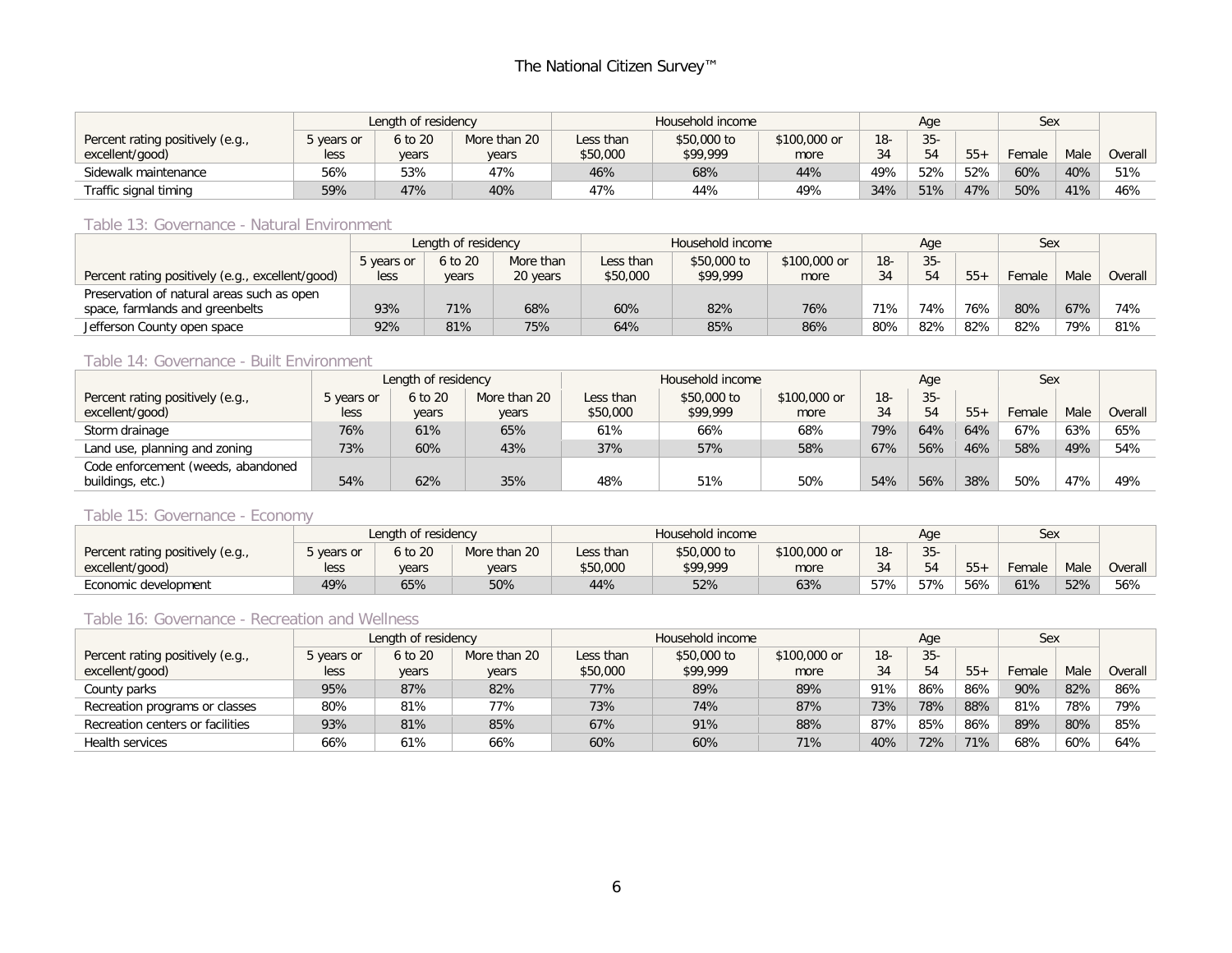### Table 17: Governance - Education and Enrichment

|                                  |            | Length of residency |              |           | Household income |              |        | Age    |        | Sex    |      |         |
|----------------------------------|------------|---------------------|--------------|-----------|------------------|--------------|--------|--------|--------|--------|------|---------|
| Percent rating positively (e.g., | 5 years or | 6 to 20             | More than 20 | Less than | \$50,000 to      | \$100,000 or | $18 -$ | $35 -$ |        |        |      |         |
| excellent/good)                  | less       | years               | years        | \$50,000  | \$99,999         | more         | 34     | 54     | $55 +$ | Female | Male | Overall |
| Public library services          | 96%        | 85%                 | 84%          | 71%       | 91%              | 90%          | 88%    | 87%    | 87%    | 91%    | 81%  | 86%     |

#### Table 18: Participation General

|                                                    |         | Length of residency |           |           | Household income |              |       | Age    |       | Sex    |      |         |
|----------------------------------------------------|---------|---------------------|-----------|-----------|------------------|--------------|-------|--------|-------|--------|------|---------|
| Percent rating positively (e.g., always/sometimes, | 5 years | 6 to 20             | More than | Less than | \$50,000 to      | \$100,000 or | $18-$ | $35 -$ |       |        |      |         |
| more than once a month, yes)                       | or less | years               | 20 years  | \$50,000  | \$99,999         | more         | 34    | 54     | $55+$ | Female | Male | Overall |
| Sense of community                                 | 60%     | 59%                 | 55%       | 55%       | 58%              | 59%          | 42%   | 60%    | 63%   | 63%    | 50%  | 58%     |
| Recommend living in Jefferson County to            |         |                     |           |           |                  |              |       |        |       |        |      |         |
| someone who asks                                   | 98%     | 95%                 | 89%       | 93%       | 91%              | 96%          | 92%   | 93%    | 94%   | 94%    | 91%  | 93%     |
| Remain in Jefferson County for the next five       |         |                     |           |           |                  |              |       |        |       |        |      |         |
| years                                              | 93%     | 94%                 | 86%       | 92%       | 89%              | 91%          | 89%   | 92%    | 90%   | 91%    | 89%  | 90%     |
| Contacted Jefferson County (in-person, phone,      |         |                     |           |           |                  |              |       |        |       |        |      |         |
| email or web) for help or information              | 32%     | 48%                 | 53%       | 53%       | 37%              | 49%          | 36%   | 50%    | 47%   | 41%    | 54%  | 47%     |

#### Table 19: Participation - Safety

| Percent rating positively (e.g.,          |         | Length of residency |           |           | Household income |              |       | Age   |       | Sex    |      |         |
|-------------------------------------------|---------|---------------------|-----------|-----------|------------------|--------------|-------|-------|-------|--------|------|---------|
| always/sometimes, more than once a month, | 5 years | 6 to 20             | More than | Less than | \$50,000 to      | \$100,000 or | $18-$ | $35-$ |       |        |      |         |
| yes)                                      | or less | years               | 20 years  | \$50,000  | \$99,999         | more         | 34    | 54    | $55+$ | Female | Male | Overall |
| Was NOT the victim of a crime             | 96%     | 95%                 | 91%       | 97%       | 90%              | 95%          | 96%   | 94%   | 92%   | 94%    | 93%  | 93%     |
| Did NOT report a crime                    | 91%     | 88%                 | 78%       | 91%       | 80%              | 85%          | 89%   | 83%   | 84%   | 84%    | 84%  | 84%     |
| Stocked supplies in preparation for an    |         |                     |           |           |                  |              |       |       |       |        |      |         |
| emergency                                 | 42%     | 32%                 | 37%       | 45%       | 35%              | 34%          | 27%   | 41%   | 32%   | 33%    | 40%  | 36%     |

## Table 20: Participation - Mobility

| Percent rating positively (e.g.,                    |         | Length of residency |           |           | Household income |              |        | Age    |       | Sex    |      |         |
|-----------------------------------------------------|---------|---------------------|-----------|-----------|------------------|--------------|--------|--------|-------|--------|------|---------|
| always/sometimes, more than once a month,           | 5 years | 6 to 20             | More than | Less than | \$50,000 to      | \$100,000 or | $18 -$ | $35 -$ |       |        |      |         |
| yes)                                                | or less | years               | 20 years  | \$50,000  | \$99,999         | more         | 34     | 54     | $55+$ | Female | Male | Overall |
| Walked or biked instead of driving                  | 76%     | 57%                 | 42%       | 54%       | 48%              | 60%          | 75%    | 55%    | 44%   | 54%    | 55%  | 54%     |
| Carpooled with other adults or children instead     |         |                     |           |           |                  |              |        |        |       |        |      |         |
| of driving alone                                    | 42%     | 46%                 | 41%       | 47%       | 35%              | 47%          | 43%    | 47%    | 38%   | 49%    | 36%  | 43%     |
| Used bus, light rail or other public transportation |         |                     |           |           |                  |              |        |        |       |        |      |         |
| instead of driving                                  | 50%     | 51%                 | 50%       | 50%       | 51%              | 52%          | 70%    | 44%    | 50%   | 51%    | 49%  | 50%     |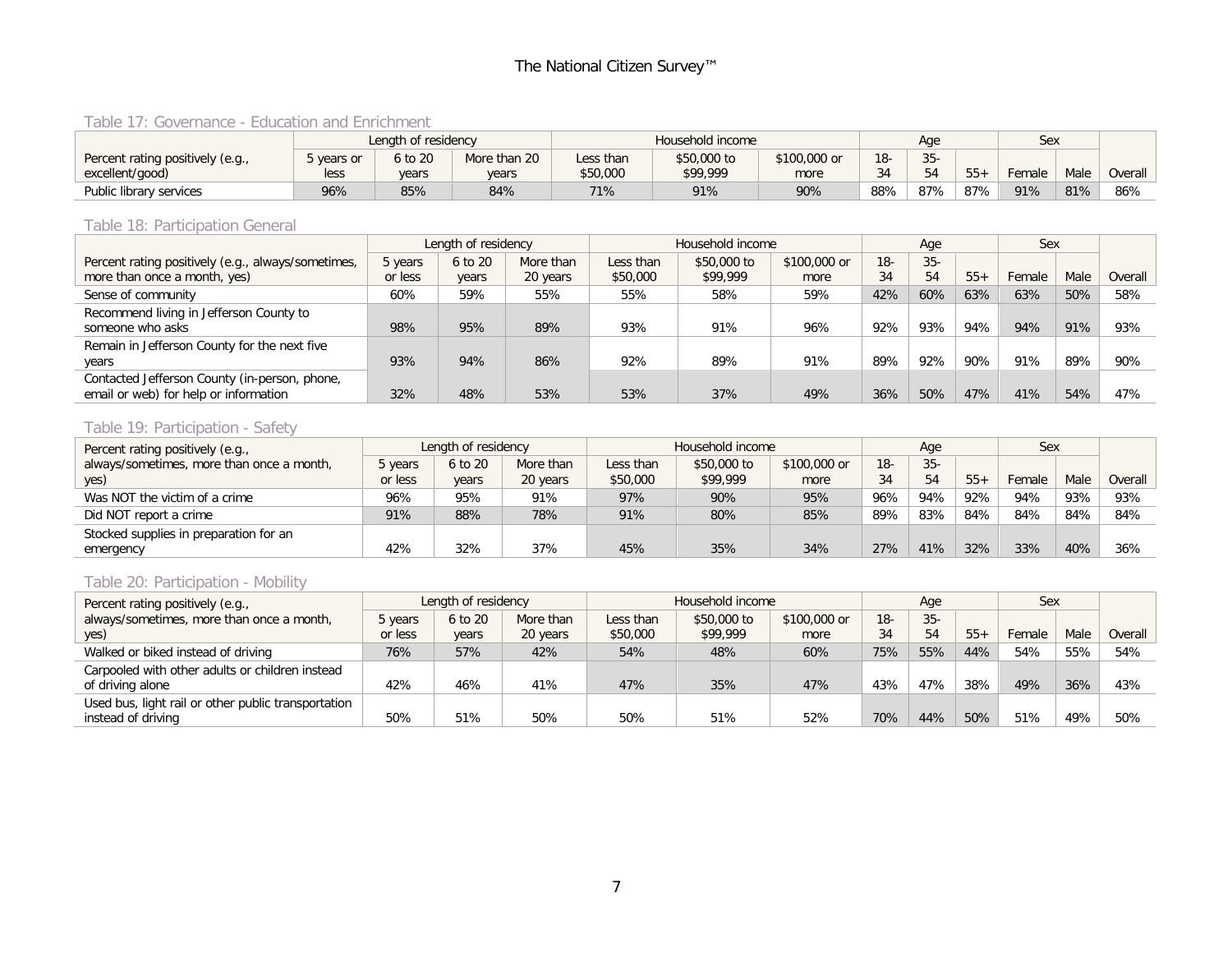## Table 21: Participation - Natural Environment

| Percent rating positively (e.g.,           |         | Length of residency |           |           | Household income |              |       | Aae    |       | Sex    |      |         |
|--------------------------------------------|---------|---------------------|-----------|-----------|------------------|--------------|-------|--------|-------|--------|------|---------|
| always/sometimes, more than once a month,  | 5 years | 6 to 20             | More than | Less than | \$50,000 to      | \$100,000 or | $18-$ | $35 -$ |       |        |      |         |
| yes)                                       | or less | years               | 20 years  | \$50,000  | \$99,999         | more         | 34    | 54     | $55+$ | Female | Male | Overall |
| Recycle at home                            | 85%     | 78%                 | 83%       | 79%       | 83%              | 83%          | 71%   | 85%    | 84%   | 83%    | 81%  | 82%     |
| Made efforts to make your home more energy |         |                     |           |           |                  |              |       |        |       |        |      |         |
| efficient                                  | 88%     | 79%                 | 83%       | 78%       | 84%              | 84%          | 86%   | 84%    | 79%   | 82%    | 82%  | 82%     |
| Made efforts to conserve water             | 91%     | 89%                 | 95%       | 92%       | 90%              | 93%          | 89%   | 92%    | 94%   | 92%    | 92%  | 92%     |

#### Table 22: Participation - Built Environment

| Percent rating positively (e.g.,          |         | Length of residency |           |           | Household income |              |        | Age    |       | Sex    |      |         |
|-------------------------------------------|---------|---------------------|-----------|-----------|------------------|--------------|--------|--------|-------|--------|------|---------|
| always/sometimes, more than once a month, | 5 years | 6 to 20             | More than | Less than | \$50,000 to      | \$100,000 or | $18 -$ | $35 -$ |       |        |      |         |
| yes)                                      | or less | vears               | 20 years  | \$50,000  | \$99,999         | more         | 34     | 54     | $55+$ | Female | Male | Overall |
| NOT under housing cost stress             | 79%     | 69%                 | 69%       | 33%       | 58%              | 94%          | 91%    | 67%    | 67%   | 70%    | 72%  | 71%     |
| Did NOT observe a code violation          | 68%     | 60%                 | 48%       | 51%       | 62%              | 57%          | 65%    | 55%    | 52%   | 61%    | 50%  | 56%     |

#### Table 23: Participation - Economy

| Percent rating positively (e.g.,            |         | Length of residency |           |           | Household income |              |       | Age    |       | Sex    |      |         |
|---------------------------------------------|---------|---------------------|-----------|-----------|------------------|--------------|-------|--------|-------|--------|------|---------|
| always/sometimes, more than once a month,   | 5 years | 6 to 20             | More than | Less than | \$50,000 to      | \$100,000 or | $18-$ | $35 -$ |       |        |      |         |
| yes)                                        | or less | years               | 20 years  | \$50,000  | \$99,999         | more         | 34    | 54     | $55+$ | Female | Male | Overall |
| Purchase goods or services from a business  |         |                     |           |           |                  |              |       |        |       |        |      |         |
| located in Jefferson County                 | 99%     | 99%                 | 99%       | 100%      | 98%              | 99%          | 99%   | 99%    | 99%   | 99%    | 99%  | 99%     |
| Economy will have positive impact on income | 14%     | 28%                 | 23%       | 11%       | 24%              | 28%          | 16%   | 26%    | 24%   | 21%    | 27%  | 23%     |
| Work in Jefferson County                    | 44%     | 43%                 | 43%       | 43%       | 43%              | 44%          | 28%   | 54%    | 36%   | 44%    | 42%  | 43%     |

#### Table 24: Participation - Recreation and Wellness

| Percent rating positively (e.g.,                   | Length of residency |         |           | Household income |             | Age          |       | Sex    |       |        |      |         |
|----------------------------------------------------|---------------------|---------|-----------|------------------|-------------|--------------|-------|--------|-------|--------|------|---------|
| always/sometimes, more than once a month,          | 5 years             | 6 to 20 | More than | Less than        | \$50,000 to | \$100,000 or |       | $35 -$ |       |        |      |         |
| yes)                                               | or less             | years   | 20 years  | \$50,000         | \$99,999    | more         | 18-34 | 54     | $55+$ | Female | Male | Overall |
| Used recreation centers or their services          | 66%                 | 76%     | 66%       | 62%              | 69%         | 73%          | 76%   | 73%    | 62%   | 70%    | 69%  | 69%     |
| Visited a neighborhood park or County open         |                     |         |           |                  |             |              |       |        |       |        |      |         |
| space park                                         | 96%                 | 97%     | 92%       | 86%              | 95%         | 98%          | 100%  | 96%    | 90%   | 95%    | 95%  | 95%     |
| Eat at least 5 portions of fruits and vegetables a |                     |         |           |                  |             |              |       |        |       |        |      |         |
| day                                                | 96%                 | 82%     | 88%       | 83%              | 80%         | 93%          | 87%   | 86%    | 88%   | 89%    | 85%  | 87%     |
| Participate in moderate or vigorous physical       |                     |         |           |                  |             |              |       |        |       |        |      |         |
| activity                                           | 97%                 | 87%     | 92%       | 90%              | 84%         | 95%          | 85%   | 95%    | 88%   | 90%    | 92%  | 91%     |
| Reported being in "very good" or "excellent"       |                     |         |           |                  |             |              |       |        |       |        |      |         |
| health                                             | 81%                 | 69%     | 69%       | 48%              | 65%         | 86%          | 70%   | 75%    | 67%   | 73%    | 69%  | 71%     |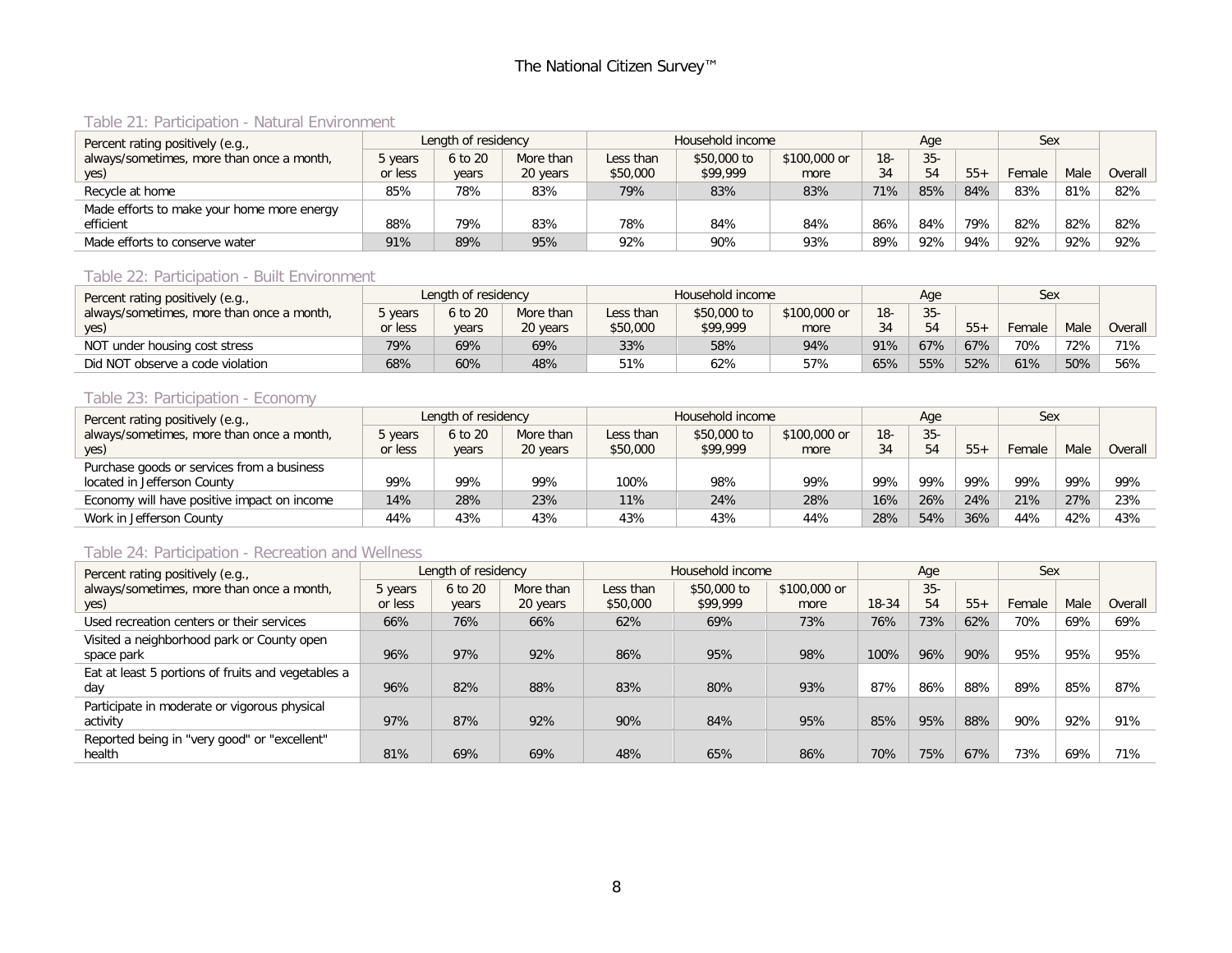## Table 25: Participation - Education and Enrichment

| Percent rating positively (e.g.,                | Length of residency |         |           |           | Household income |              | Age   |        | Sex   |        |      |         |
|-------------------------------------------------|---------------------|---------|-----------|-----------|------------------|--------------|-------|--------|-------|--------|------|---------|
| always/sometimes, more than once a month,       | i years             | 6 to 20 | More than | Less than | \$50,000 to      | \$100,000 or | $18-$ | $35 -$ |       |        |      |         |
| yes)                                            | or less             | vears   | 20 years  | \$50,000  | \$99,999         | more         | 34    | 54     | $55+$ | Female | Male | Overall |
| Used Jefferson County public libraries or their |                     |         |           |           |                  |              |       |        |       |        |      |         |
| services                                        | 75%                 | 77%     | 69%       | 69%       | 71%              | 76%          | 73%   | 79%    | 66%   | 76%    | 70%  | 73%     |

# Table 26: Participation - Community Engagement

|                                                                                                              | Length of residency |                  |                       | Household income      |                         |                      |       | Age         |       | Sex    |      |         |
|--------------------------------------------------------------------------------------------------------------|---------------------|------------------|-----------------------|-----------------------|-------------------------|----------------------|-------|-------------|-------|--------|------|---------|
| Percent rating positively (e.g., always/sometimes,<br>more than once a month, yes)                           | 5 years<br>or less  | 6 to 20<br>years | More than<br>20 years | Less than<br>\$50,000 | \$50,000 to<br>\$99,999 | \$100,000 or<br>more | 18-34 | $35-$<br>54 | $55+$ | Female | Male | Overall |
| Campaigned or advocated for an issue, cause or<br>candidate                                                  | 11%                 | 26%              | 31%                   | 21%                   | 23%                     | 29%                  | 24%   | 25%         | 28%   | 24%    | 28%  | 26%     |
| Contacted Jefferson County elected officials (in-<br>person, phone, email or web) to express your<br>opinion | 9%                  | 11%              | 21%                   | 12%                   | 17%                     | 15%                  | 6%    | 16%         | 17%   | 13%    | 16%  | 15%     |
| Volunteered your time to some group/activity in<br>Jefferson County                                          | 39%                 | 46%              | 41%                   | 47%                   | 34%                     | 46%                  | 44%   | 41%         | 44%   | 40%    | 46%  | 42%     |
| Participated in a club                                                                                       | 30%                 | 28%              | 31%                   | 29%                   | 20%                     | 36%                  | 26%   | 27%         | 35%   | 24%    | 37%  | 30%     |
| Talked to or visited with your immediate neighbors                                                           | 97%                 | 98%              | 98%                   | 96%                   | 97%                     | 99%                  | 100%  | 98%         | 97%   | 98%    | 98%  | 98%     |
| Done a favor for a neighbor                                                                                  | 90%                 | 93%              | 93%                   | 88%                   | 92%                     | 94%                  | 96%   | 92%         | 91%   | 93%    | 92%  | 92%     |
| Attended a local public meeting                                                                              | 18%                 | 24%              | 32%                   | 22%                   | 17%                     | 31%                  | 6%    | 31%         | 29%   | 21%    | 33%  | 26%     |
| Watched (online or on television) a local public<br>meeting                                                  | 17%                 | 28%              | 35%                   | 39%                   | 25%                     | 27%                  | 21%   | 31%         | 30%   | 25%    | 35%  | 29%     |
| Read or watch local news (via television, paper,<br>computer, etc.)                                          | 78%                 | 80%              | 94%                   | 86%                   | 88%                     | 84%                  | 58%   | 89%         | 96%   | 86%    | 86%  | 86%     |
| Vote in local elections                                                                                      | 95%                 | 90%              | 98%                   | 89%                   | 92%                     | 98%                  | 92%   | 95%         | 95%   | 95%    | 95%  | 95%     |

## Table 27: Community Focus Areas

|                                                        | Length of residency |         |           | Household income |             |              |        | Age   |       | Sex    |      |         |
|--------------------------------------------------------|---------------------|---------|-----------|------------------|-------------|--------------|--------|-------|-------|--------|------|---------|
| Percent rating positively (e.g., essential/very        | 5 years             | 6 to 20 | More than | Less than        | \$50,000 to | \$100,000 or | $18 -$ | $35-$ |       |        |      |         |
| important)                                             | or less             | years   | 20 years  | \$50,000         | \$99,999    | more         | 34     | 54    | $55+$ | Female | Male | Overall |
| Overall feeling of safety in Jefferson County          | 87%                 | 88%     | 84%       | 83%              | 88%         | 87%          | 96%    | 82%   | 87%   | 89%    | 82%  | 86%     |
| Overall ease of getting to the places you usually have |                     |         |           |                  |             |              |        |       |       |        |      |         |
| to visit                                               | 87%                 | 77%     | 84%       | 80%              | 85%         | 80%          | 89%    | 80%   | 81%   | 85%    | 77%  | 81%     |
| Quality of overall natural environment in Jefferson    |                     |         |           |                  |             |              |        |       |       |        |      |         |
| County                                                 | 83%                 | 84%     | 87%       | 84%              | 91%         | 81%          | 77%    | 88%   | 85%   | 86%    | 82%  | 85%     |
| Overall "built environment" of Jefferson County        |                     |         |           |                  |             |              |        |       |       |        |      |         |
| (including overall design, buildings, parks and        |                     |         |           |                  |             |              |        |       |       |        |      |         |
| transportation systems)                                | 62%                 | 76%     | 74%       | 74%              | 73%         | 74%          | 68%    | 73%   | 76%   | 76%    | 68%  | 72%     |
| Health and wellness opportunities in Jefferson County  | 76%                 | 76%     | 71%       | 70%              | 76%         | 75%          | 81%    | 71%   | 76%   | 76%    | 72%  | 74%     |
| Overall opportunities for education and enrichment     | 80%                 | 85%     | 82%       | 85%              | 80%         | 85%          | 86%    | 87%   | 77%   | 83%    | 84%  | 83%     |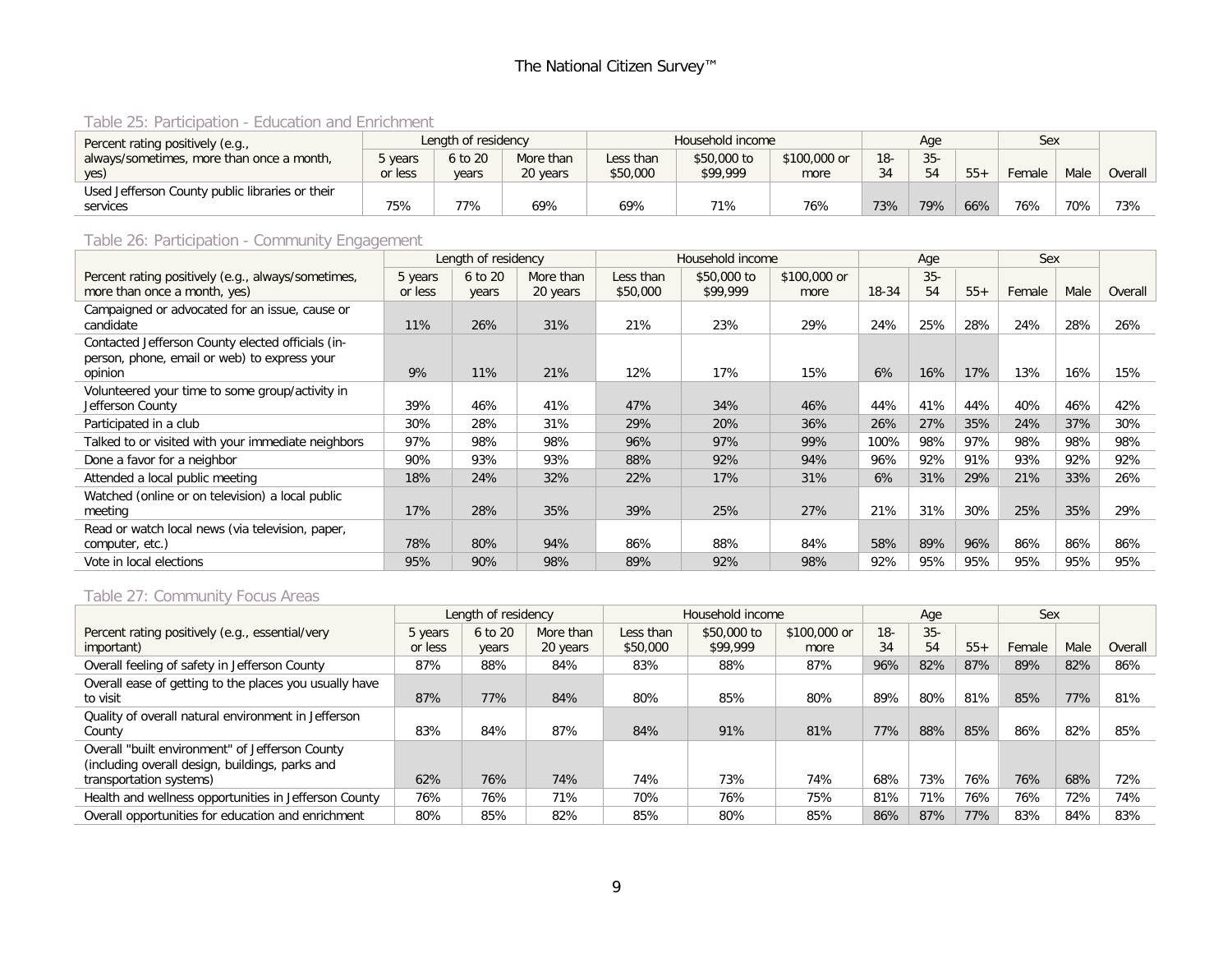|                                                 | Length of residency |         |           | Household income |             |              |       | Age    |       | Sex    |      |         |
|-------------------------------------------------|---------------------|---------|-----------|------------------|-------------|--------------|-------|--------|-------|--------|------|---------|
| Percent rating positively (e.g., essential/very | 5 years             | 6 to 20 | More than | Less than        | \$50,000 to | \$100,000 or | $18-$ | $35 -$ |       |        |      |         |
| important)                                      | or less             | years   | 20 years  | \$50,000         | \$99,999    | more         | 34    | 54     | $55+$ | Female | Male | Overall |
| Overall economic health of Jefferson County     | 82%                 | 89%     | 90%       | 87%              | 92%         | 86%          | 86%   | 91%    | 85%   | 87%    | 90%  | 88%     |
| Sense of community                              | 78%                 | 74%     | 66%       | 72%              | 74%         | 70%          | 83%   | 70%    | 68%   | 72%    | 71%  | 71%     |

#### Table 28: Support for Service Reductions

| If the County had to reduce spending due to reduced                                             | Length of residency |         |         | Household income |             |           |        | Age   |       | Sex    |      |         |
|-------------------------------------------------------------------------------------------------|---------------------|---------|---------|------------------|-------------|-----------|--------|-------|-------|--------|------|---------|
| revenues, to what extent would you support or oppose service                                    |                     |         | More    |                  |             |           |        |       |       |        |      |         |
| reductions in each of the following areas? (Percent "strongly                                   | 5 years             | 6 to 20 | than 20 | Less than        | \$50,000 to | \$100,000 | $18 -$ | $35-$ |       |        |      |         |
| support" or "somewhat support")                                                                 | or less             | years   | years   | \$50,000         | \$99,999    | or more   | 34     | 54    | $55+$ | Female | Male | Overall |
| Law enforcement services                                                                        | 34%                 | 22%     | 26%     | 35%              | 27%         | 22%       | 30%    | 23%   | 29%   | 22%    | 31%  | 26%     |
| Library services                                                                                | 34%                 | 47%     | 47%     | 51%              | 52%         | 38%       | 32%    | 45%   | 49%   | 43%    | 47%  | 45%     |
| Social services for seniors, children and families in need                                      | 29%                 | 29%     | 32%     | 41%              | 32%         | 25%       | 32%    | 29%   | 31%   | 30%    | 31%  | 31%     |
| <b>Public Health-related services</b>                                                           | 33%                 | 36%     | 34%     | 41%              | 38%         | 30%       | 22%    | 36%   | 38%   | 35%    | 34%  | 35%     |
| Road maintenance and snowplowing                                                                | 43%                 | 20%     | 27%     | 33%              | 29%         | 26%       | 37%    | 22%   | 30%   | 30%    | 24%  | 28%     |
| Building new roads and improving existing roads                                                 | 51%                 | 32%     | 48%     | 46%              | 43%         | 41%       | 39%    | 45%   | 42%   | 46%    | 40%  | 43%     |
| County office hours for providing services (currently Monday-<br>Friday, 7:30 a.m.to 5:30 p.m.) | 80%                 | 66%     | 64%     | 60%              | 73%         | 67%       | 55%    | 75%   | 64%   | 68%    | 68%  | 68%     |

#### Table 29: Support for Property Tax Increase for Law Enforcement

|                                                                  | Length of residency |         |         | Household income |             | Age       |       | Sex   |       |        |      |         |
|------------------------------------------------------------------|---------------------|---------|---------|------------------|-------------|-----------|-------|-------|-------|--------|------|---------|
|                                                                  |                     |         | More    |                  |             |           |       |       |       |        |      |         |
|                                                                  | 5 years             | 6 to 20 | than 20 | Less than        | \$50,000 to | \$100,000 | $18-$ | $35-$ |       |        |      |         |
|                                                                  | or less             | years   | years   | \$50,000         | \$99,999    | or more   | 34    | 54    | $55+$ | Female | Male | Overall |
| To what extent would you support or oppose a property tax        |                     |         |         |                  |             |           |       |       |       |        |      |         |
| increase to enhance law enforcement services (e.g., responses    |                     |         |         |                  |             |           |       |       |       |        |      |         |
| to calls for assistance, substation construction, new equipment) |                     |         |         |                  |             |           |       |       |       |        |      |         |
| in unincorporated Jefferson County?                              | 44%                 | 53%     | 55%     | 51%              | 44%         | 59%       | 40%   | 55%   | 54%   | 55%    | 48%  | 52%     |